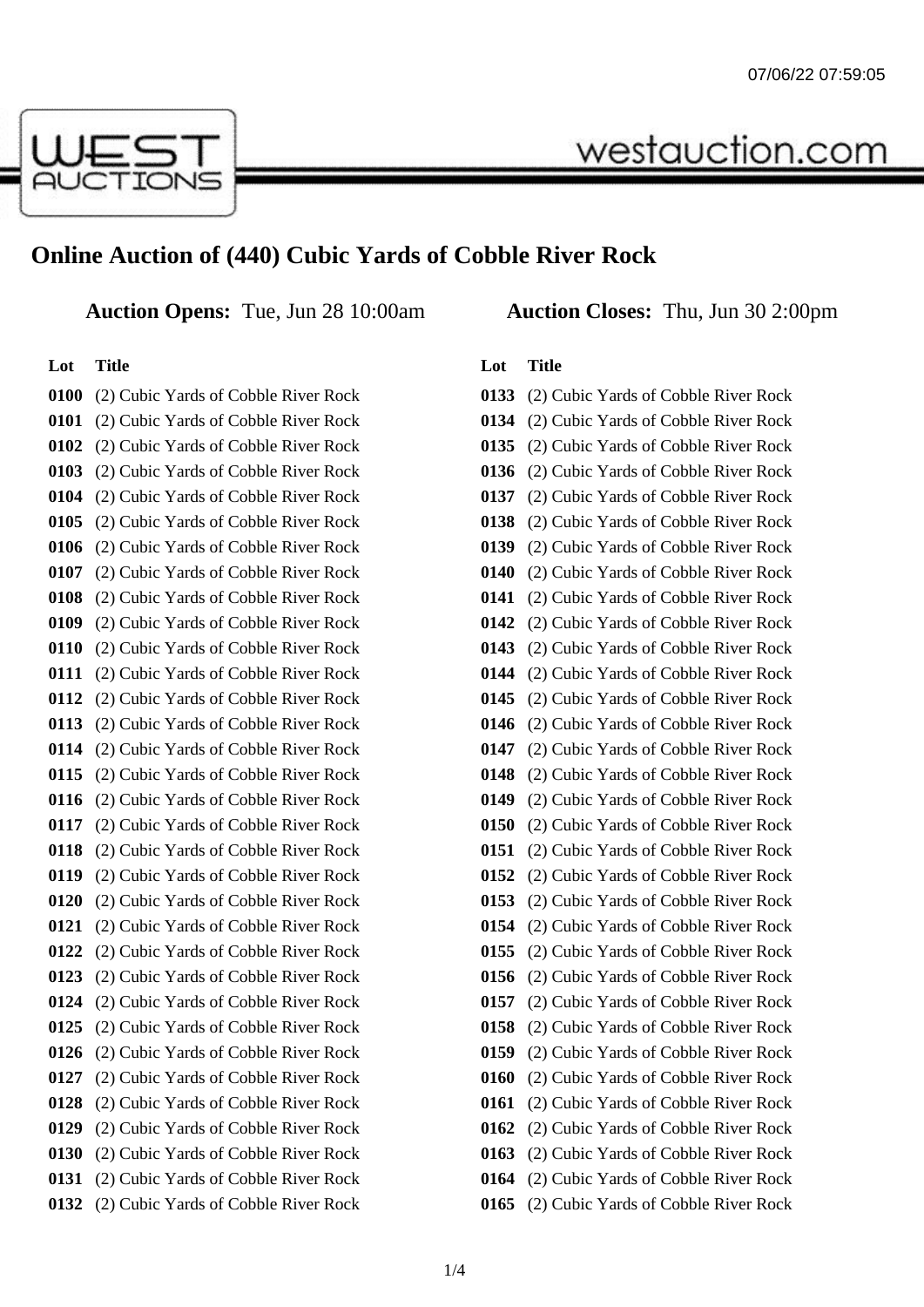### **Lot Title**

 (2) Cubic Yards of Cobble River Rock (2) Cubic Yards of Cobble River Rock (2) Cubic Yards of Cobble River Rock (2) Cubic Yards of Cobble River Rock (2) Cubic Yards of Cobble River Rock (2) Cubic Yards of Cobble River Rock (2) Cubic Yards of Cobble River Rock (2) Cubic Yards of Cobble River Rock (2) Cubic Yards of Cobble River Rock (2) Cubic Yards of Cobble River Rock (2) Cubic Yards of Cobble River Rock (2) Cubic Yards of Cobble River Rock (2) Cubic Yards of Cobble River Rock (2) Cubic Yards of Cobble River Rock (2) Cubic Yards of Cobble River Rock (2) Cubic Yards of Cobble River Rock (2) Cubic Yards of Cobble River Rock (2) Cubic Yards of Cobble River Rock (2) Cubic Yards of Cobble River Rock (2) Cubic Yards of Cobble River Rock (2) Cubic Yards of Cobble River Rock (2) Cubic Yards of Cobble River Rock (2) Cubic Yards of Cobble River Rock (2) Cubic Yards of Cobble River Rock (2) Cubic Yards of Cobble River Rock (2) Cubic Yards of Cobble River Rock (2) Cubic Yards of Cobble River Rock (2) Cubic Yards of Cobble River Rock (2) Cubic Yards of Cobble River Rock (2) Cubic Yards of Cobble River Rock (2) Cubic Yards of Cobble River Rock (2) Cubic Yards of Cobble River Rock (2) Cubic Yards of Cobble River Rock (2) Cubic Yards of Cobble River Rock (10) Cubic Yards of Cobble River Rock (10) Cubic Yards of Cobble River Rock (10) Cubic Yards of Cobble River Rock (10) Cubic Yards of Cobble River Rock (10) Cubic Yards of Cobble River Rock (20) Cubic Yards of Cobble River Rock (20) Cubic Yards of Cobble River Rock (50) Cubic Yards of Cobble River Rock (100) Cubic Yards of Cobble River Rock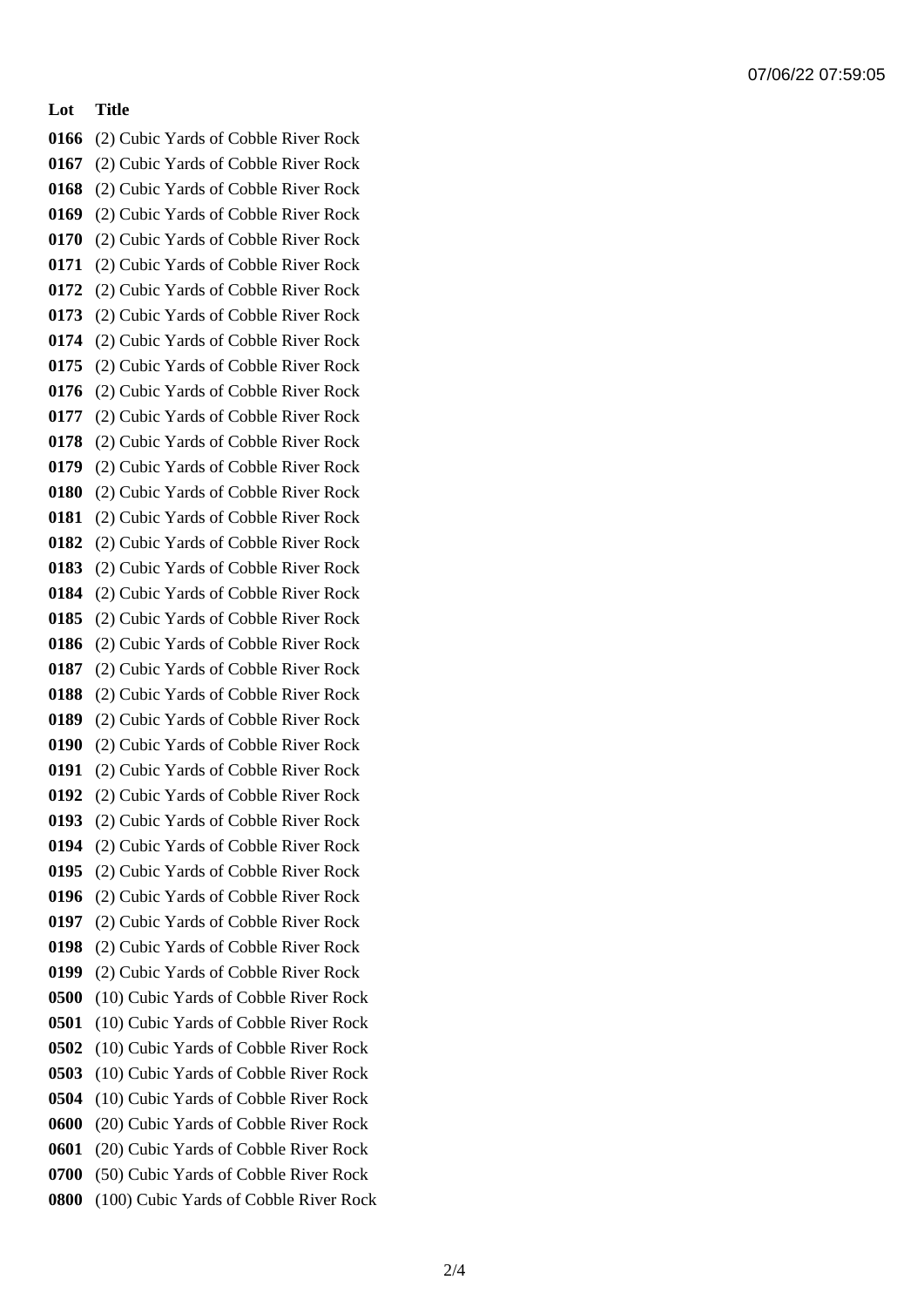## PAYMENT INFORMATION:

Payment Due: By 12:00 PM (noon), Tuesday, July 5, 2022. (please note our office will be closed Monday, July 4th)

Penalty Fee: If payment is not received, buyers authorize West Auctions to charge a 15% penalty fee to their credit card based upon their total invoice high bid amount.

Buyer's Premium and Sales Tax: There is a 15% Buyer's Premium in effect for this auction. Locationbased sales tax will also be collected for this auction.

How to Pay Your Invoice: Certified funds ONLY. Cash/cashier's checks in our Woodland office, or wire/bank transfers. No personal/business checks. Payments are NOT accepted at pickup location.